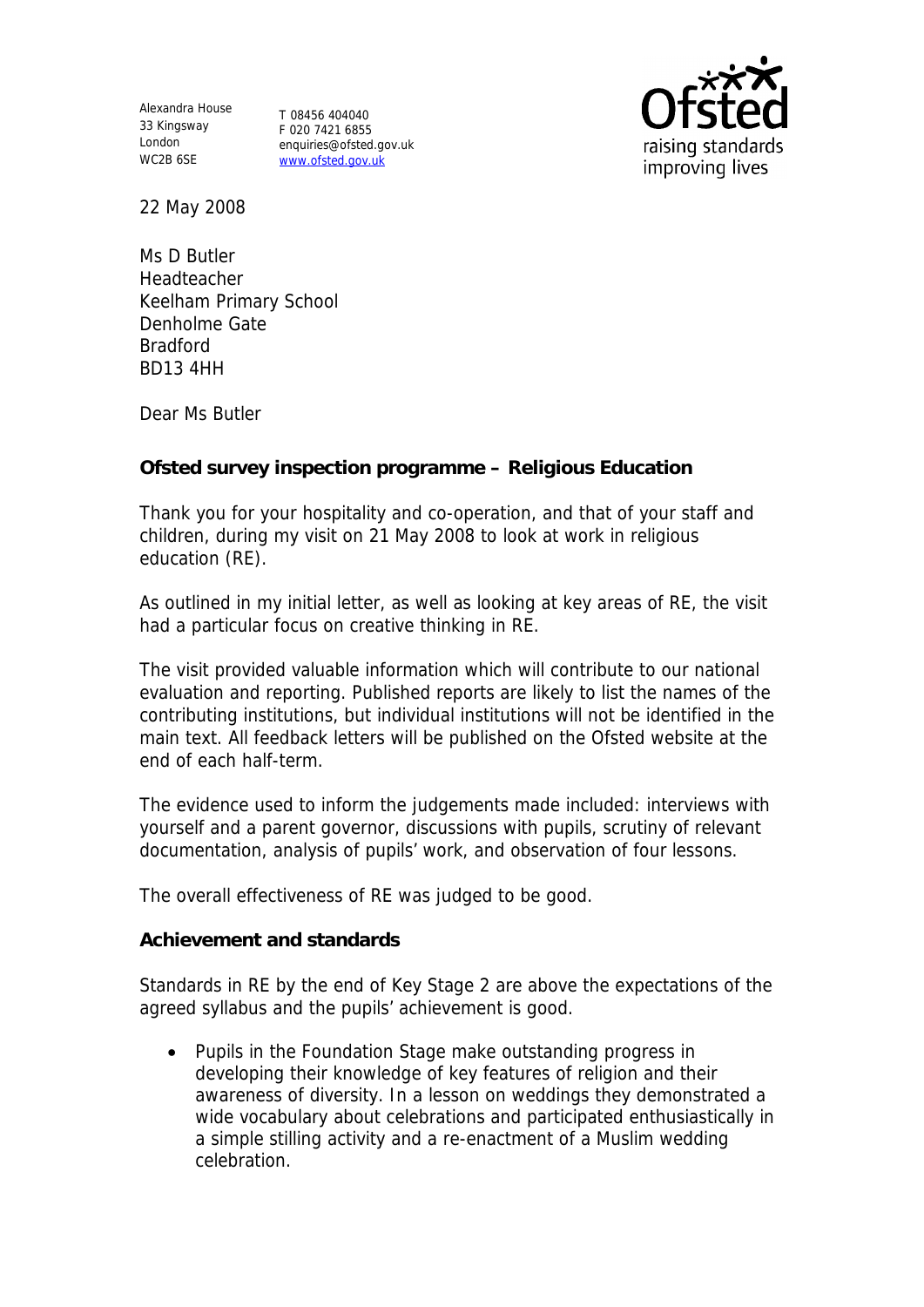- Pupils make satisfactory progress at Key Stage 1 and respond positively to the range of faith representatives who visit the school to support work in RE. They can identify key features of the religions they have studied and use some religious terminology appropriately.
- Pupils achieve well at Key Stage 2. As a result, the ability of pupils to explain their thinking about religious issues is above average. They develop a good understanding of religious diversity and are able to relate important aspects of their learning about religion to their own experience. They also have a clear framework of subject terminology in place to enable them to talk confidently about their learning.
- Occasionally, where planning is less secure, the pupils' ability to interlink their thinking about key aspects of human experience to their learning about religion is not so effective.
- RE makes a good contribution to pupils' wider personal development. Pupils find the subject worthwhile; in the words of one Year 6 pupil: 'We do things that are really interesting in RE and we enjoy it'. RE strongly supports the development of pupils' respect for, and appreciation of, diversity. It also provides good opportunities for pupils to reflect on their own experience and develop their thinking skills. Lessons provide good opportunities for the promotion of oracy and, on occasions, literacy skills, although there is scope to extend the contribution of the subject to the development of pupils' writing.

**Quality of teaching and learning** 

The quality of teaching and learning in RE is good.

- While there is some inconsistency in the quality of teaching and learning in RE, overall it is good and, on occasions, outstanding.
- At their best, RE lessons are well-planned and incorporate a wide variety of different activities which challenge and enthuse pupils. Teachers' questioning and explanations are good. They reflect a clear understanding of the importance of developing pupils' ability to examine and think about the key concepts of RE. For example, a Year 6 lesson on significant people provided a very good opportunity for the pupils to explore the concept of 'inspirational' at depth.
- Some good links are made between activities and lessons to ensure the sequencing of learning is effective. In a Year 3/4 lesson, skilful use was made of prior learning about the events of Easter week as a stimulus to explore the concept of life as a journey.
- Care is usually taken to ensure tasks are differentiated to match the differing abilities and ages of the pupils. Some good use is made of Information and Communication Technology and artefact resources to support learning. Work is often marked carefully and pupils receive helpful feedback on their progress.
- On occasions the learning objectives of lessons are not focused sufficiently on RE and the links between the two areas of attainment 'learning about' and 'learning from' RE are not clear enough.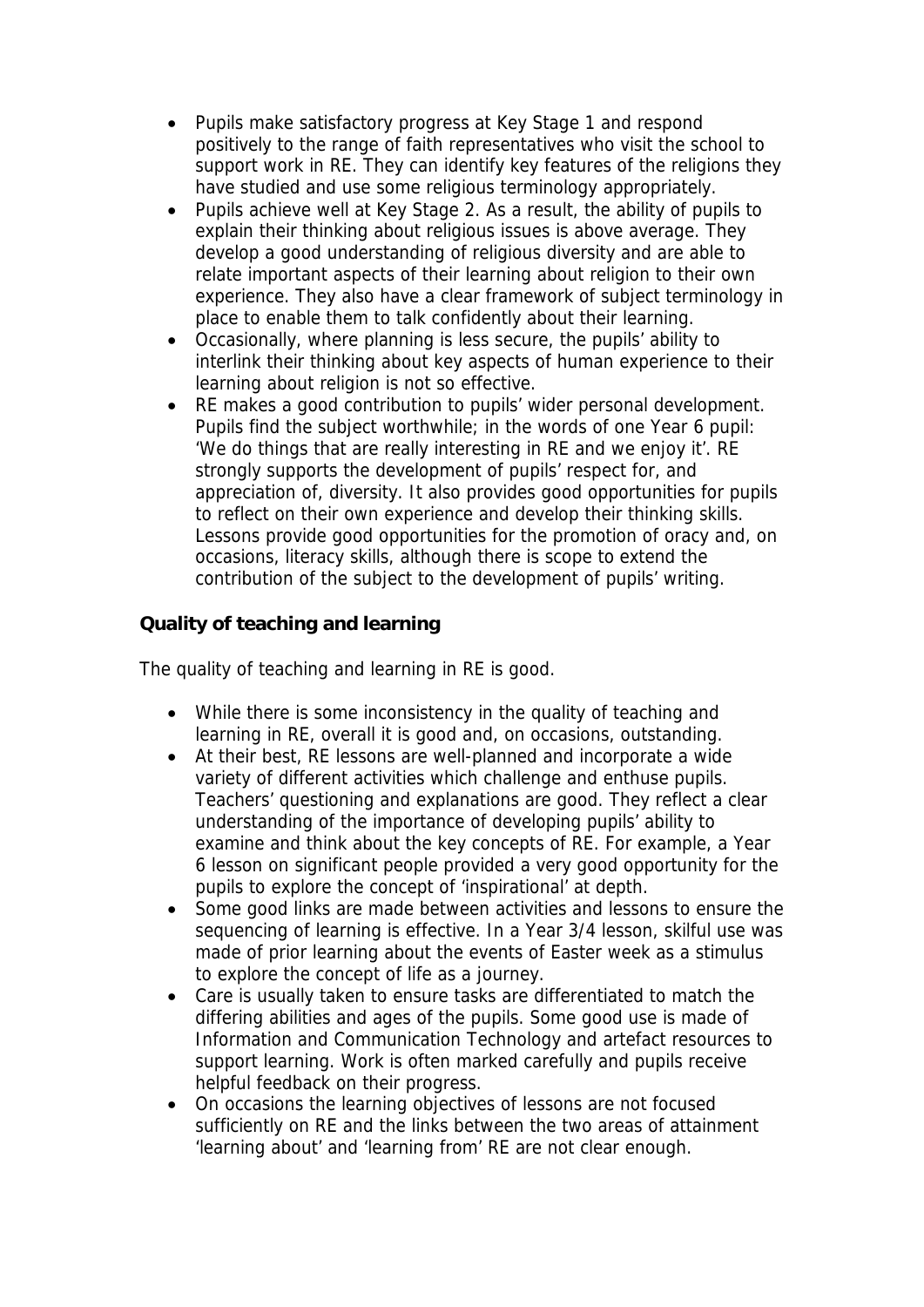## **Quality of curriculum**

The quality of the curriculum in RE is good.

- The RE curriculum meets the requirements of the locally agreed syllabus and is planned to cover the key areas of study. This ensures there is good coverage of different religions and a balance of work across the attainment targets. There is a clear focus in much of the lesson planning on a key concept or question to ensure learning is effective.
- The school is exploring ways of incorporating RE effectively within a more creative model of curriculum planning. At present the school tends to use the published study units in the agreed syllabus as its medium term planning. The school has recognised the need to think more flexibly and creatively about this level of planning in RE. For example, recent work in lower Key Stage 2 using a block unit in teaching about Easter proved particularly effective in raising the level of challenge, providing more continuity in learning and promoting pupils' wider learning skills.
- The school has developed a very effective range of enrichment activities to extend and deepen pupils' learning in RE. Good use is being made of visitors from the local Interfaith Centre and visits to the local church to provide pupils with more first-hand experience of religious diversity. Year 6 pupils have been involved in some very powerful and moving learning, related to Holocaust Memorial Day, which had an important impact on their understanding of issues related to prejudice and discrimination. The school is also exploring the application of a 'Philosophy for Children' approach to the teaching of aspects of RE.
- Simple but effective arrangements are in place to assess and record pupils' progress against the levels in the agreed syllabus. These provide a sound basis for reporting to parents.

**Leadership and management of RE**

The leadership and management of RE are good.

- The subject is led with enthusiasm and a clear vision for its future development. While formal opportunities for the professional development of staff in RE have been limited, the use of visitors from the Bradford Interfaith Centre together with other enrichment work has ensured teachers' subject knowledge is being refreshed and extended.
- The subject has very good capacity for further improvement and clear links are being forged between the development of RE and wider initiatives in the school, particularly in relation to curriculum planning.
- Although the formal arrangements for monitoring the curriculum are under-developed, the recent production of an RE self-evaluation